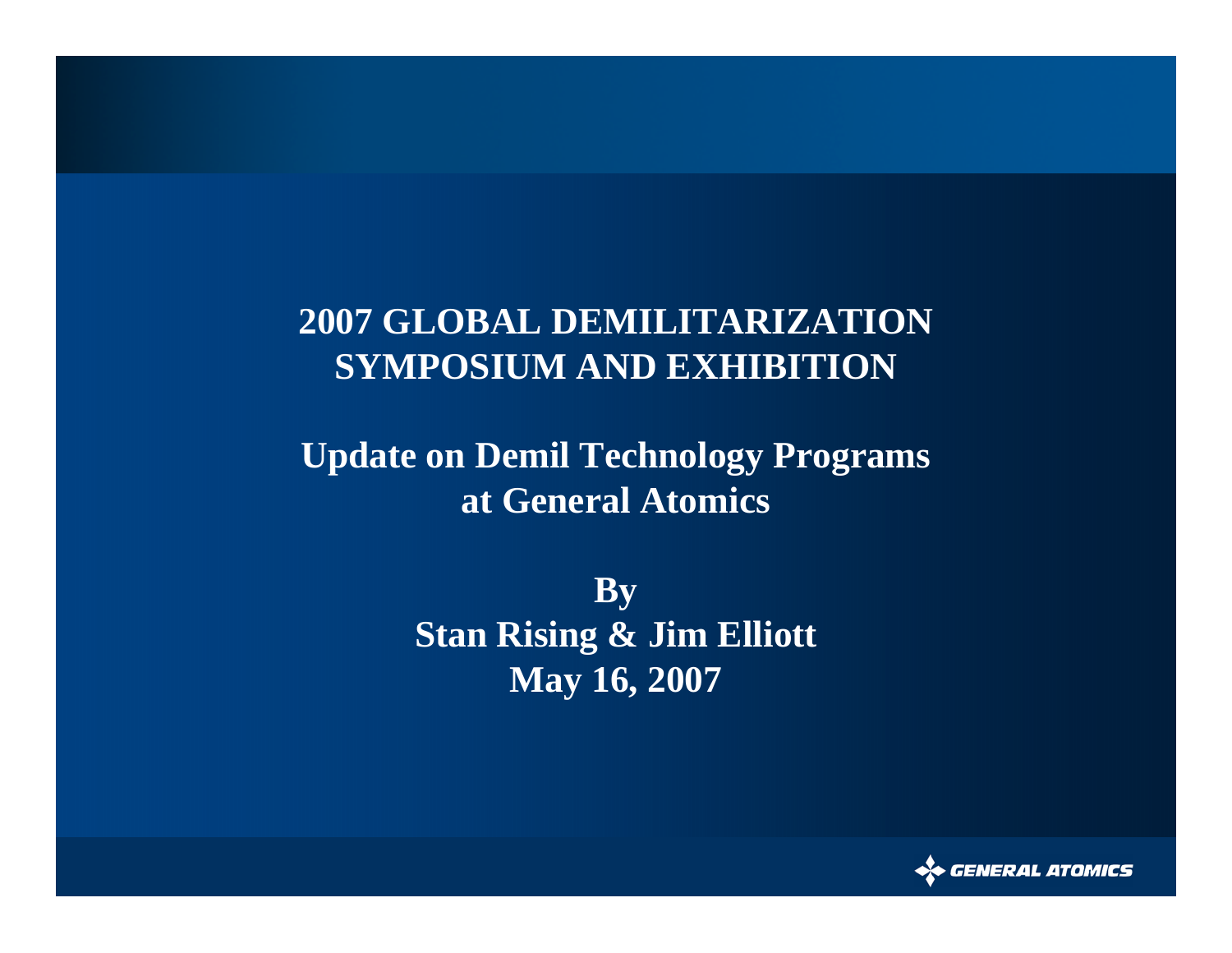## **Work Sponsors Work Sponsors**

## **Defense Ammunition Center, Joint Munitions Command, Joint Munitions Command, andAir Force at Tyndall AFB Air Force at Tyndall AFB**



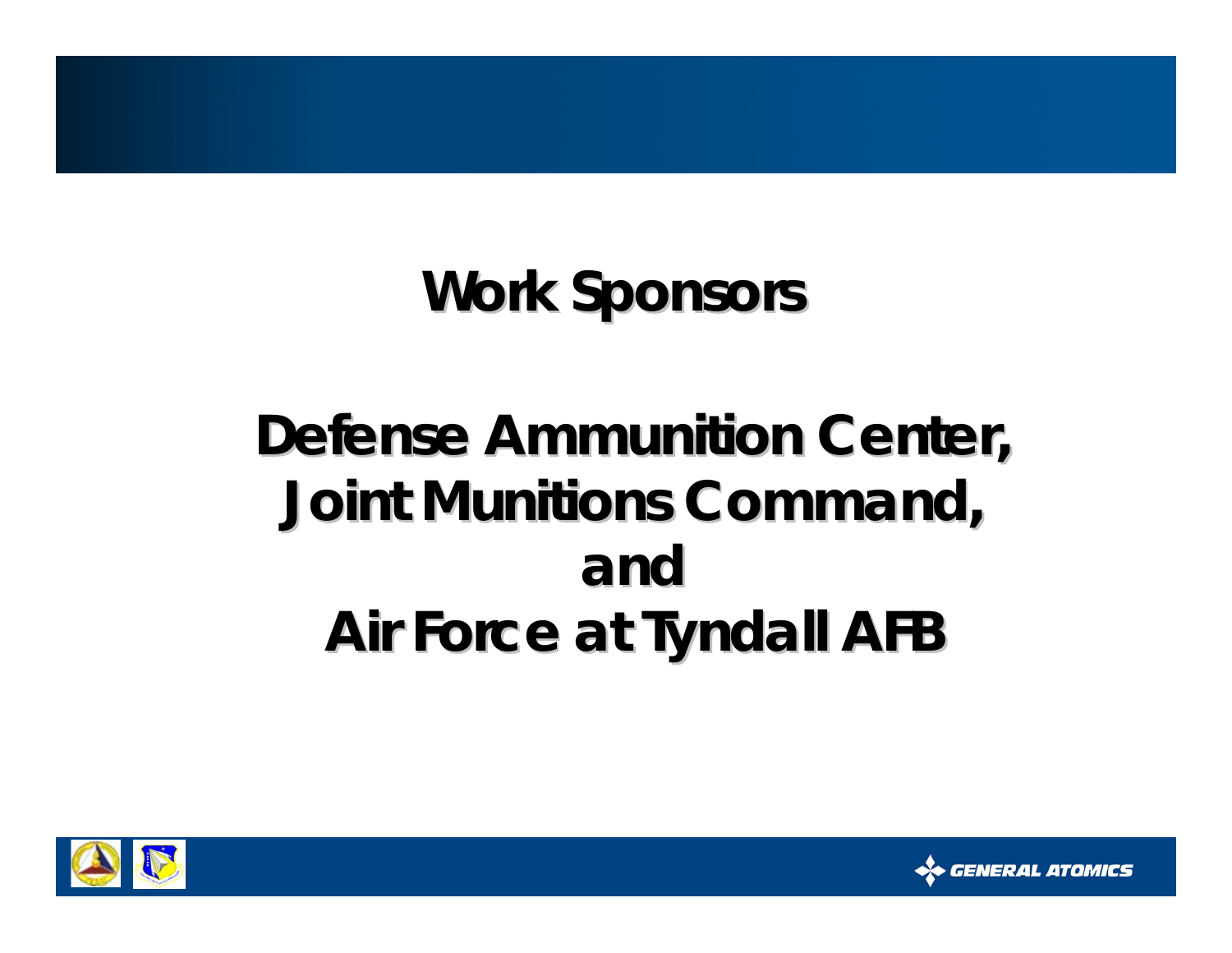## **Stan Rising Air Force Research Laboratory Tyndall AFB**



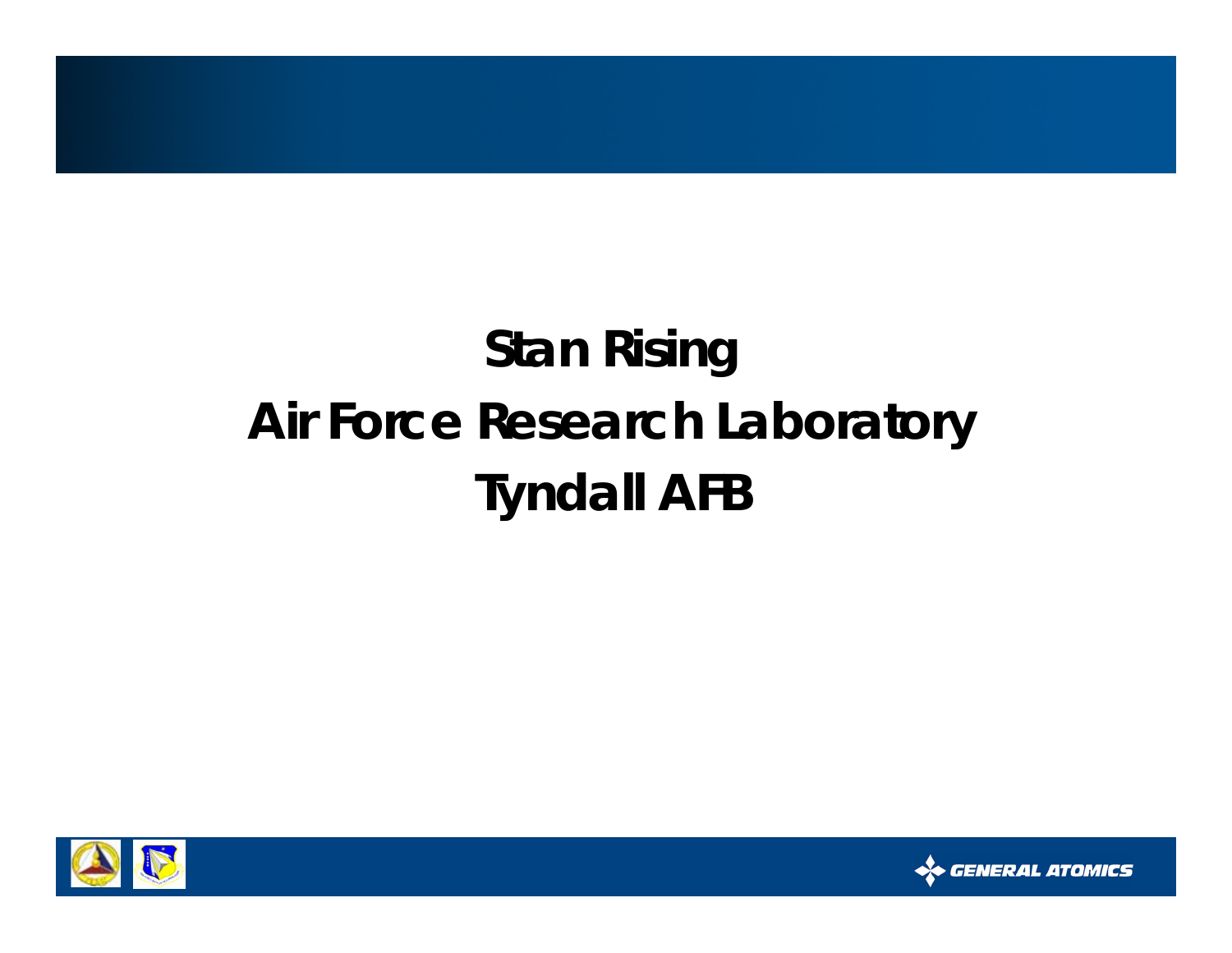### **BRIEFING OUTLINE**

- **iSCWO & Hydrolysis overview**
- **Current technology transition projects**
- **FY07/FY08 goals**
- **Conclusions**



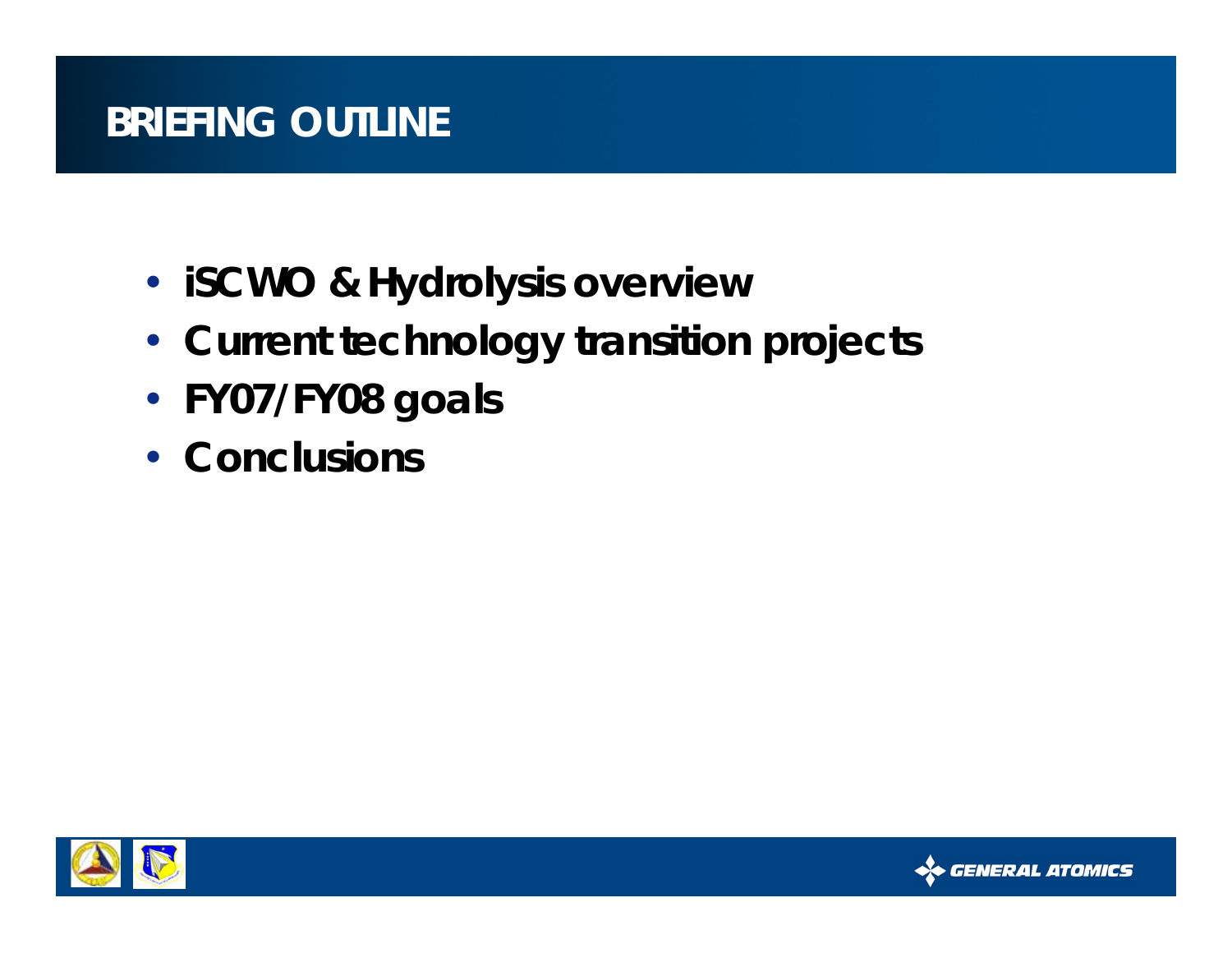### **iSCWO PROCESS FLOW**





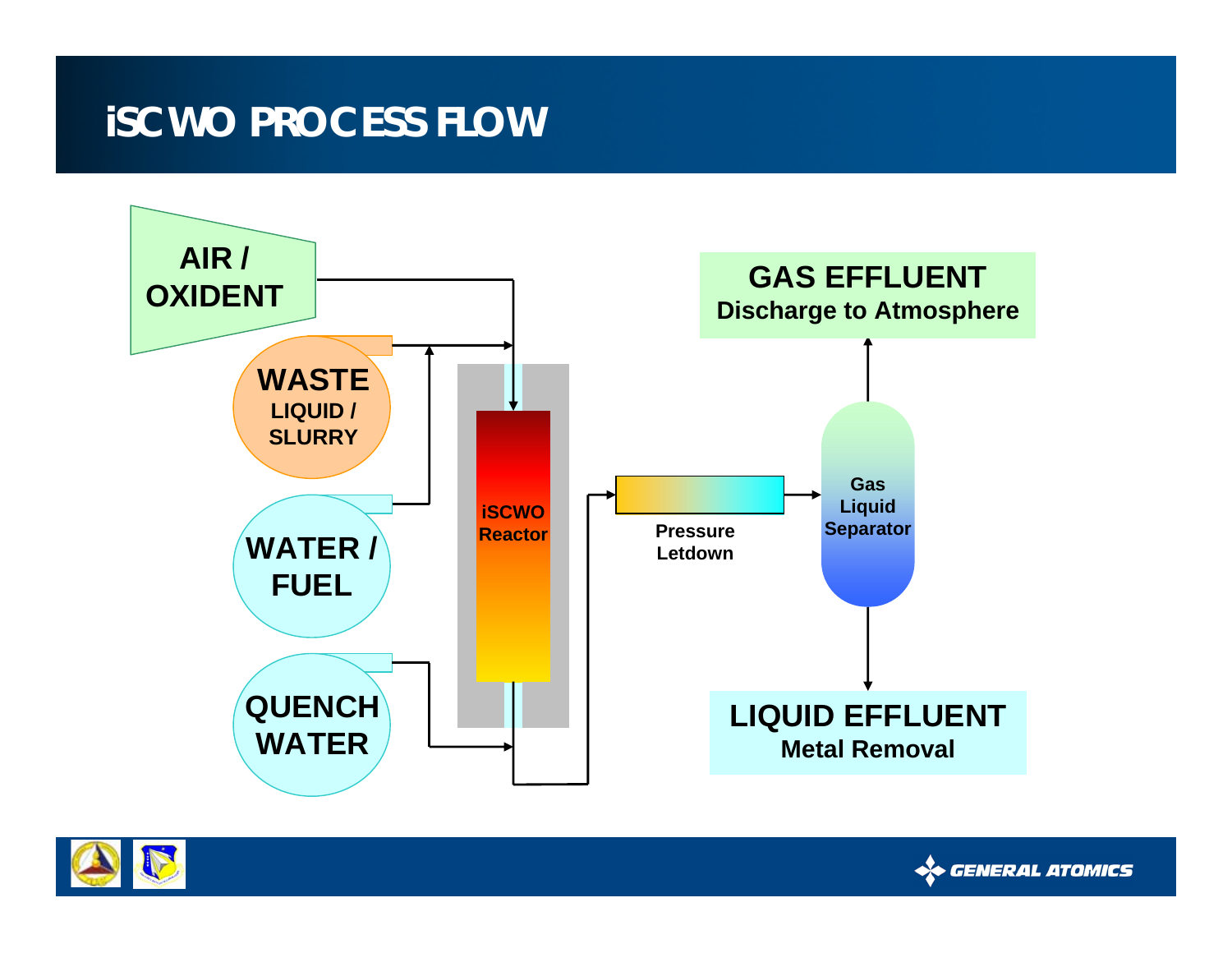### **SCWO**

- **SCWO destroys organics with no**  production of NO<sub>x</sub>, SO<sub>x</sub>, dioxins, **furans or greenhouse gasses.**
- **Wastes are mixed with water and oxidized at 3400 psi and 1200F**
- **Suitable for pumpable organics including slurry mixtures of solid wastes**
- **Gaseous effluents dischargable to the air**
- **Liquid effluents dischargable to the sewer**





*Environmentally friendly waste processing technology*



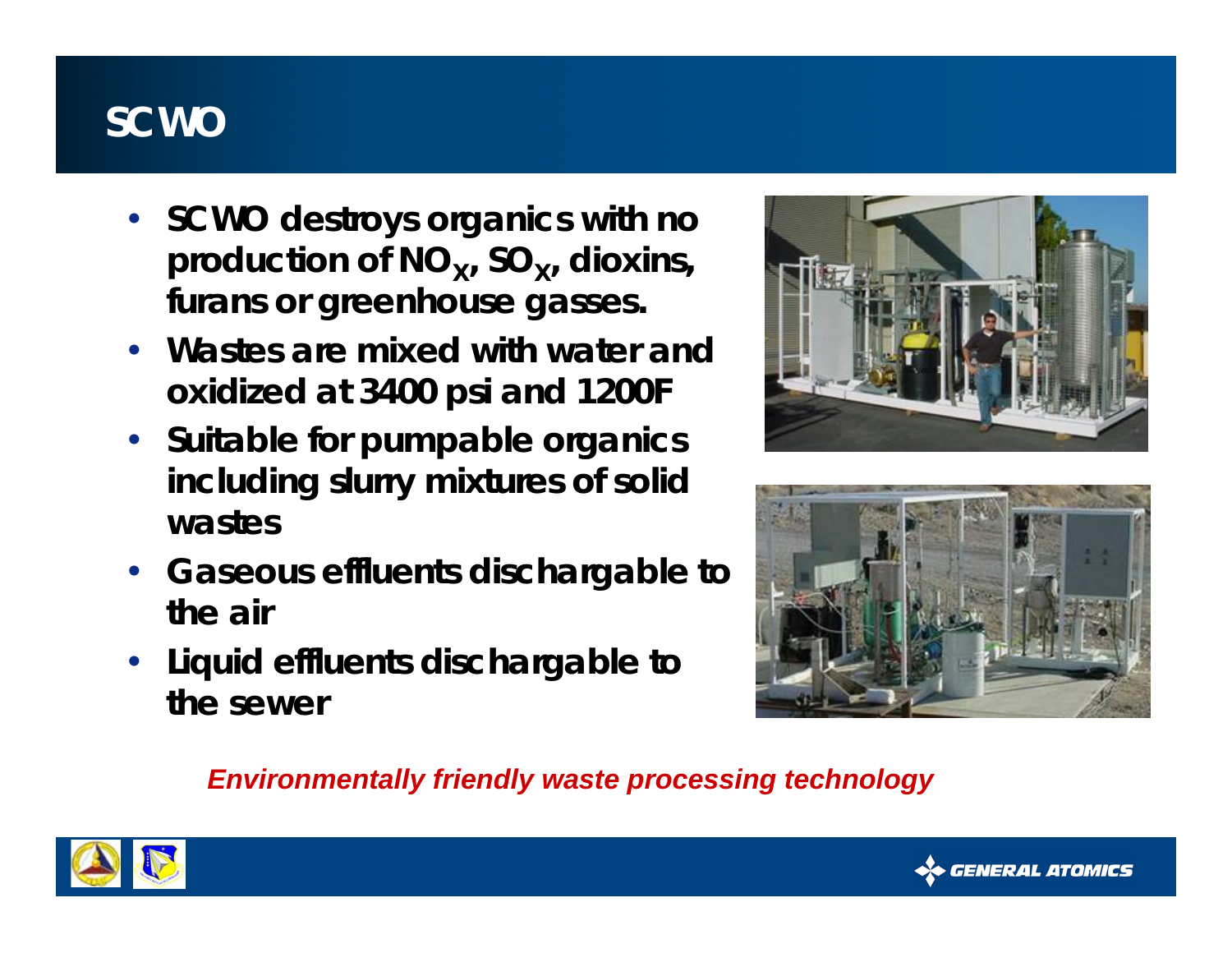### **History of SCWO**

- **SCWO technology issues resolved in the 1990's**
- **Cost & reliability became impediments to operational demil & commercial applications**
- **iSCWO developed to resolved cost & operational reliability issues**
- **iSCWOs now penetrating market for selected demil & commercial applications**
- **1s<sup>t</sup> iSCWO undergoing operational tests**





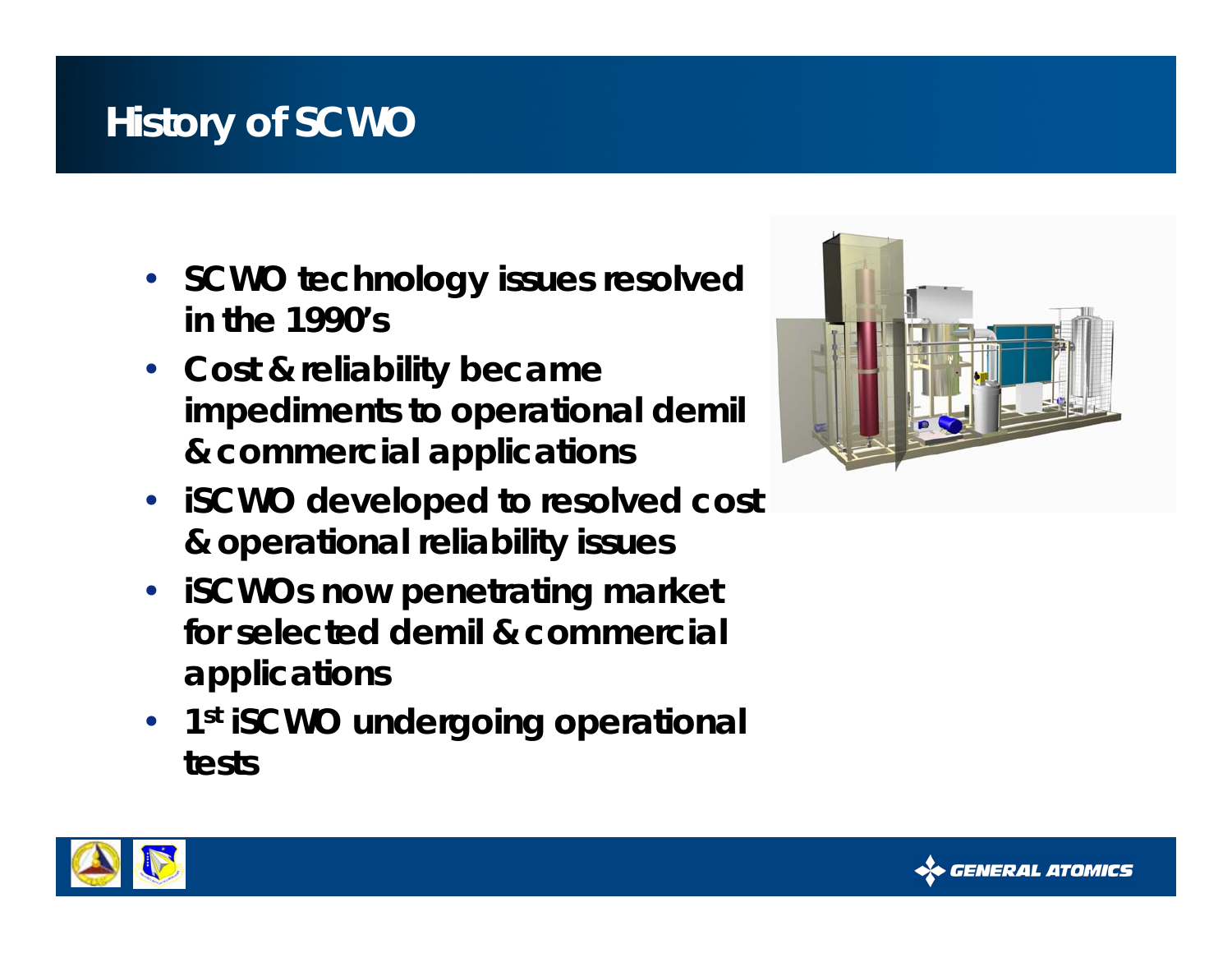### **ADVANTAGES OF SCWO**

- **SCWO oxidizes organic wastes**
	- **Oxidation of a combustible material at temperatures and pressures above the critical point of water, 374°C and 22.1 MPa (3200 psi)**
	- Complete oxidation to CO<sub>2</sub>, H<sub>2</sub>O, and inorganic acids (or salts) for most organic feeds
	- **No acid gases, dioxins, furans, or particulates discharge**
	- **Minimal Gas Discharge - Low NO X, SO X, CO, and TOC**
	- **Destruction of organic wastes occurs very quickly**
- **Process stability**
	- **Fully automated, easy & safe operation**

*Ultra clean, environmentally friendly waste processing technology*



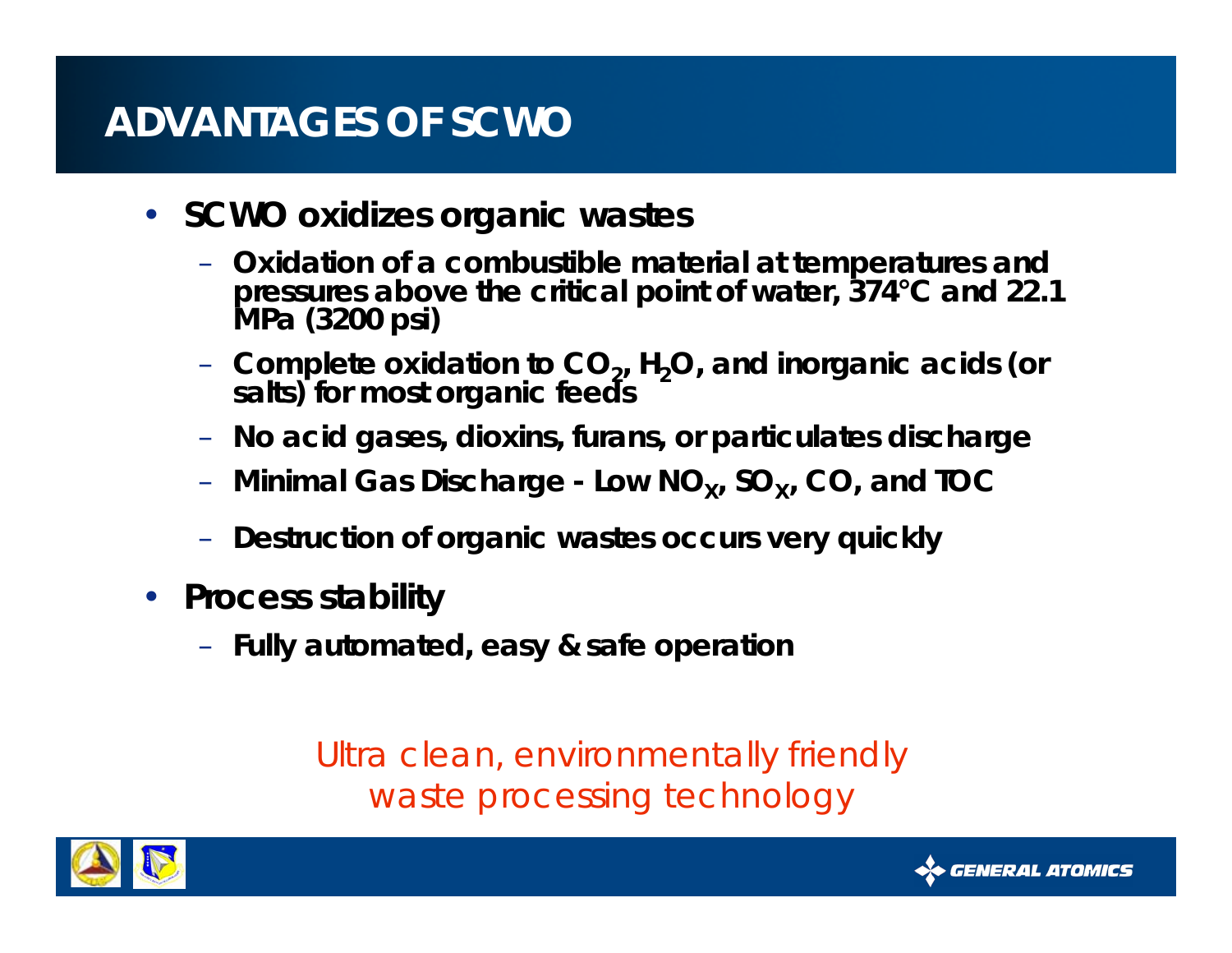### **GA INDUSTRIAL SCWO (i-SCWO)**

#### •**Objectives**

- Simplified design targeted at specific applications
- Low capital cost
- Easy & quick fabrication
- Robust, reliable & industrial hardened
- Easy shipment & installation
- Small foot print
- Readily permittec
- Suitable for 7/24 operation
- Compatible with future energy conversion, HMRS or special feed prep modules
- Low risk

*10 ton/day liquid waste processing unit*



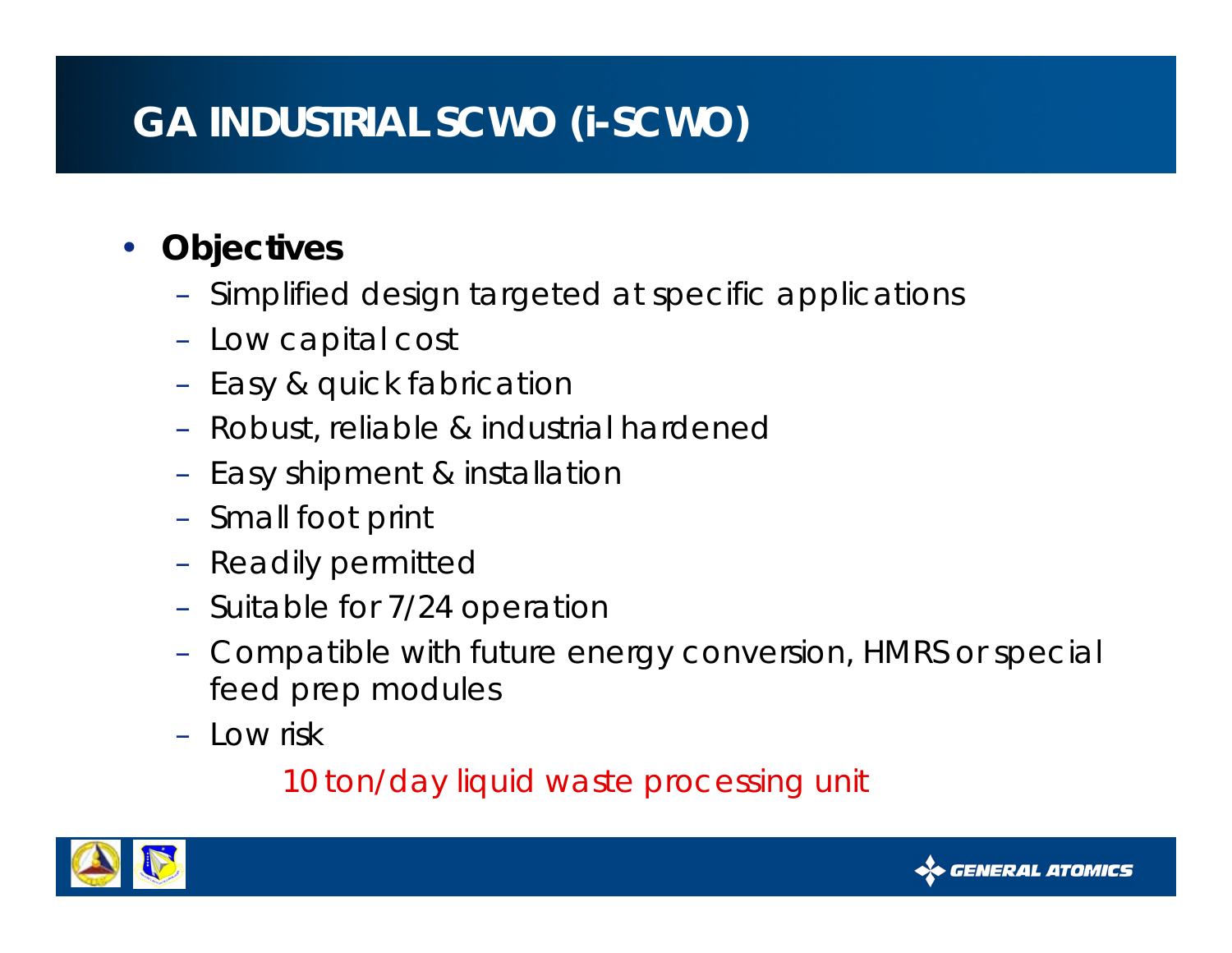### **iSCWO EQUIPMENT LAYOUT**





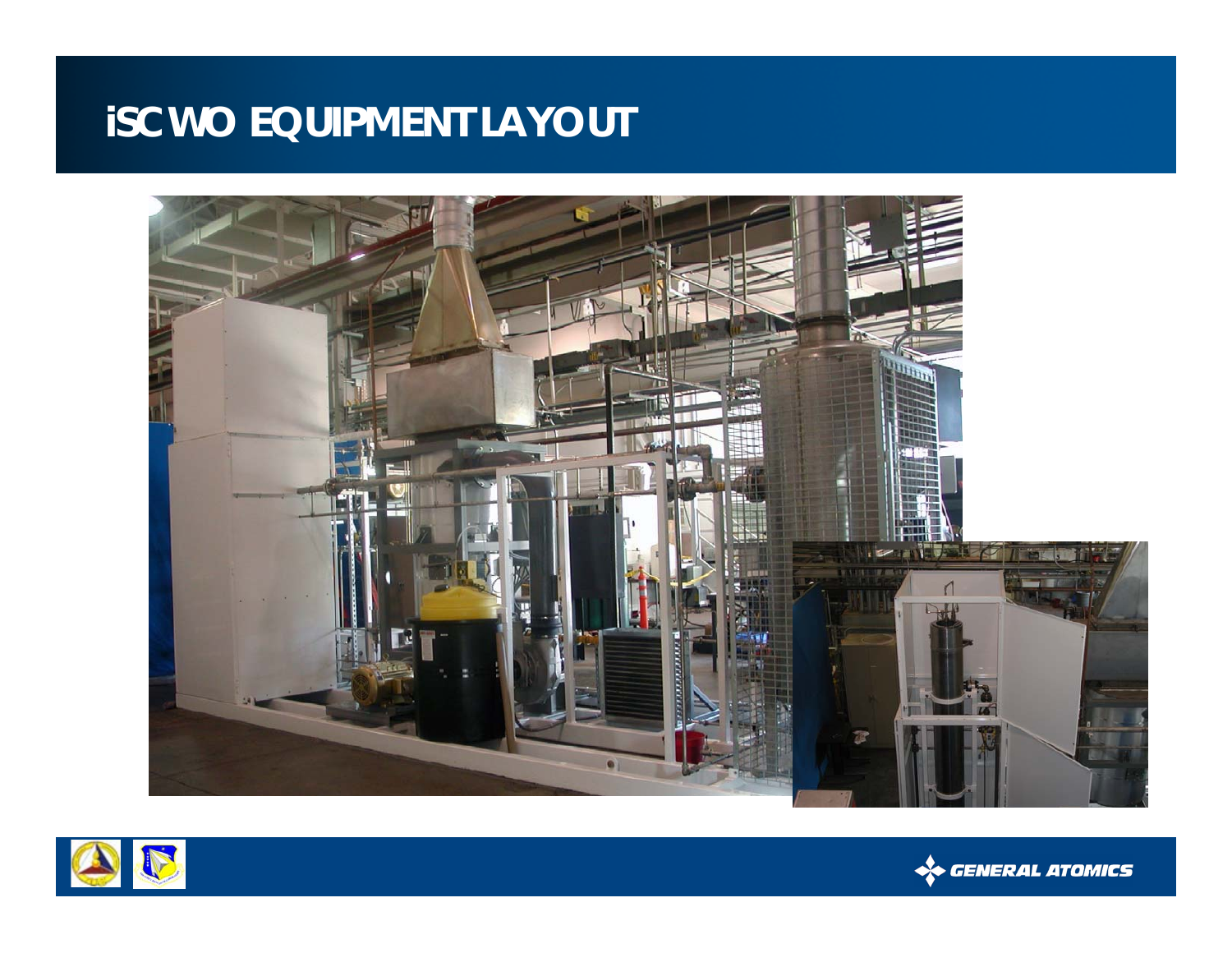# **Hydrolysis**

## **Hydrolysis Production Prototype Plant (HPPP) Located at Tooele Army Depot**



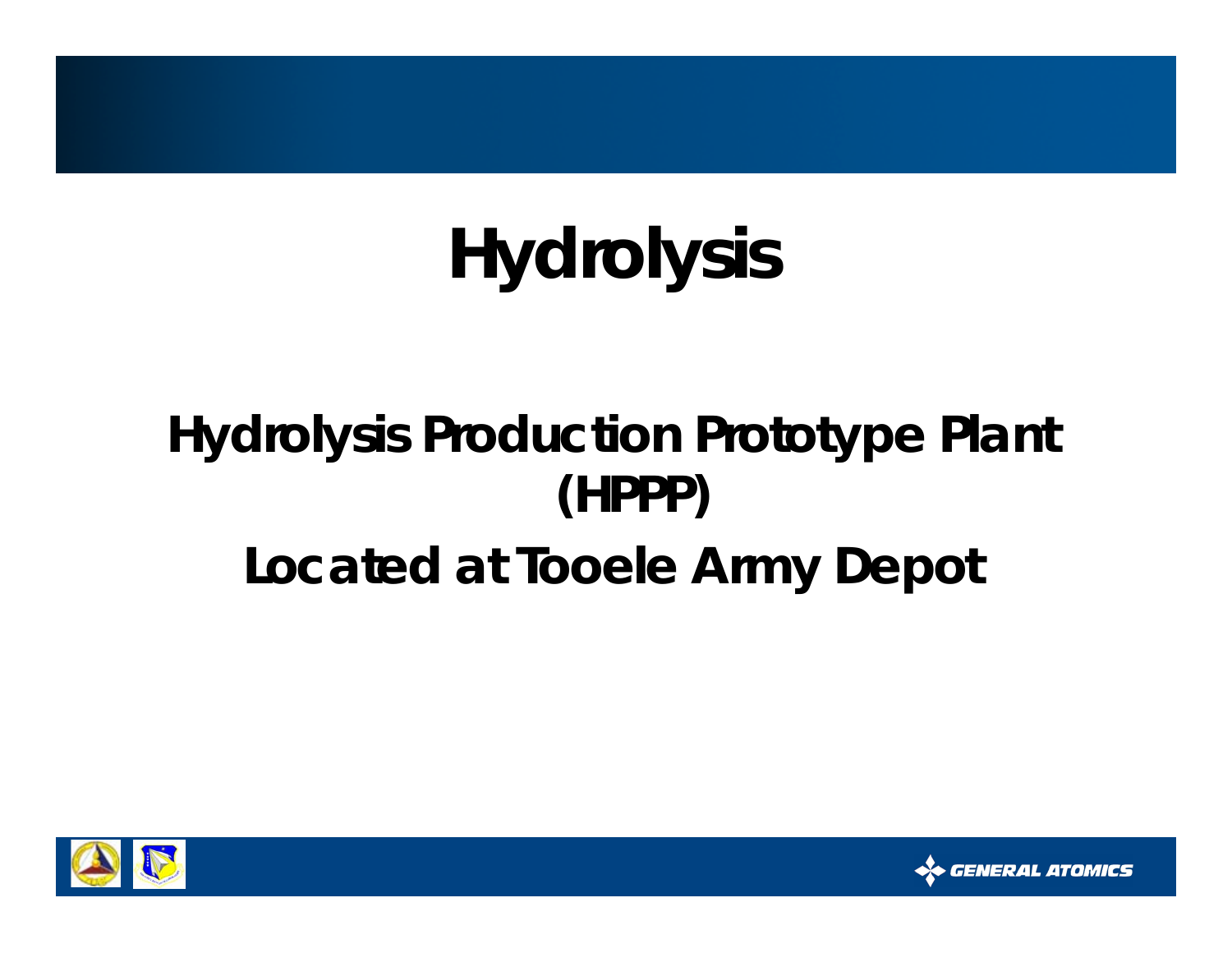### **HYDROLYSIS PROCESS FLOW**





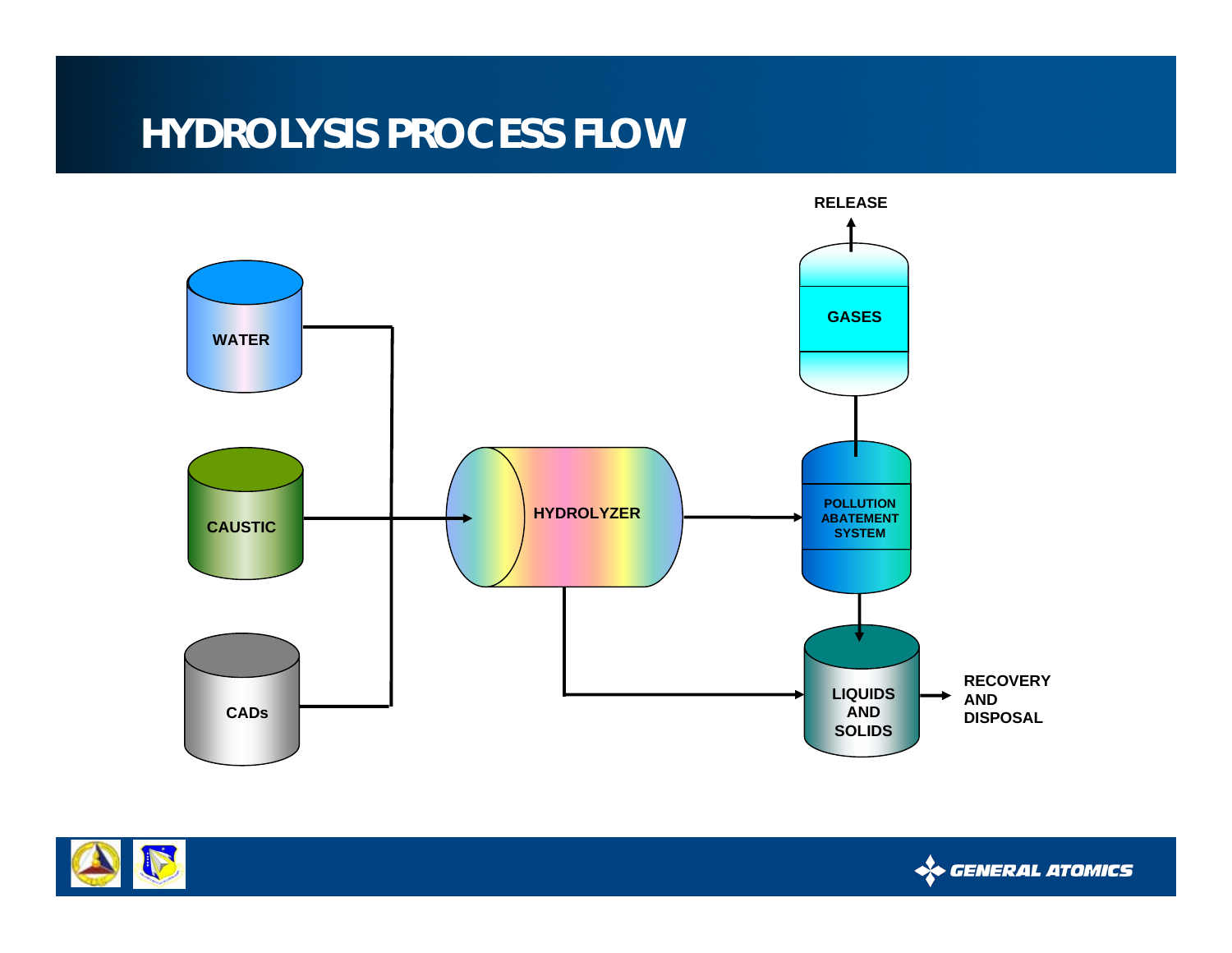### **CAD HPPP FACILITY**





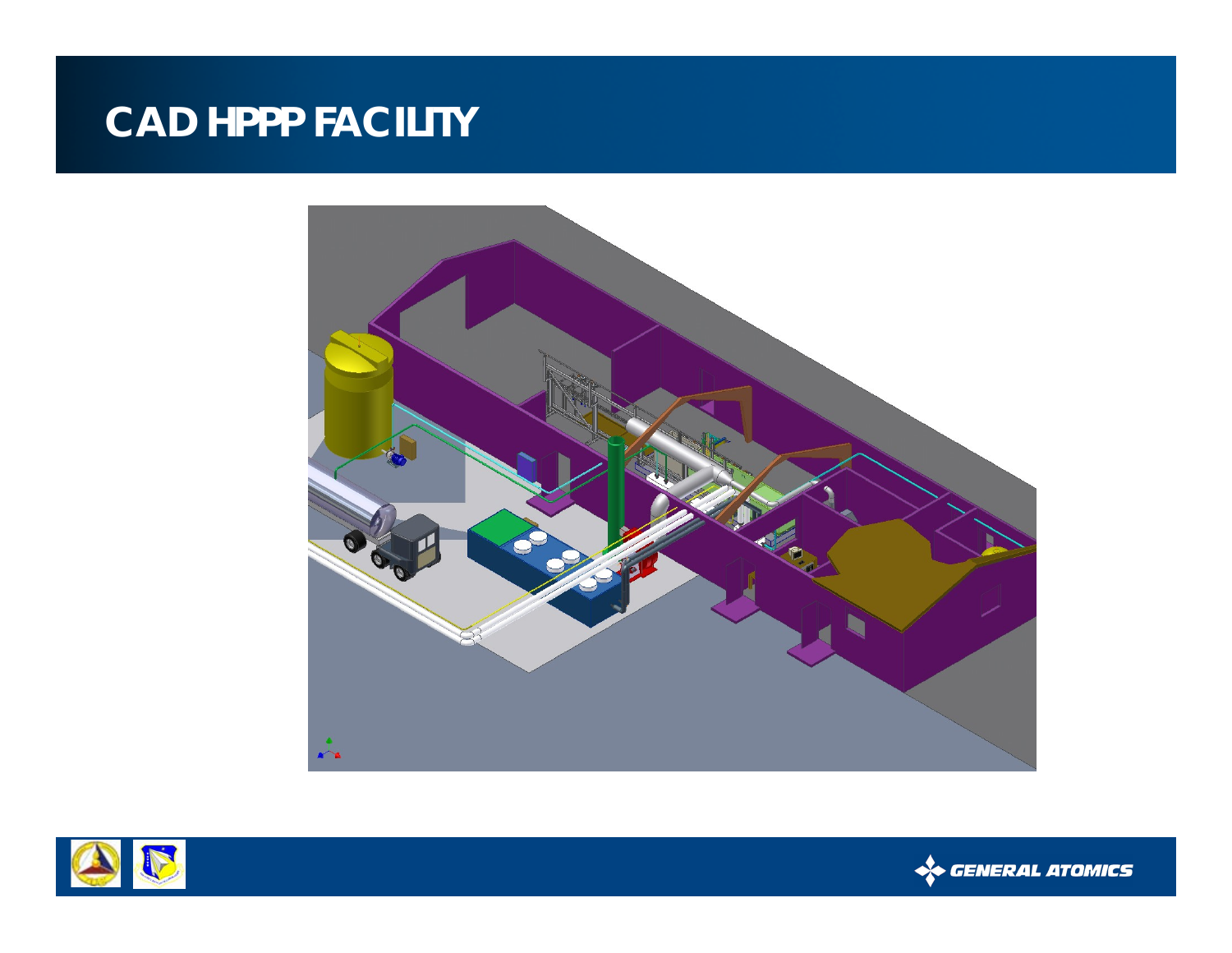**Objectives & Status:**

- •**Designed for demil of aluminum bodied CADs**
- •**Design processing rate = ~2 tons/day**
- •**Design & construction complete**
- •**Checkout & systemization complete**
- •**Optimization testing in progress**
- •**Permitting in progress**
- •**Adding a PAS**

*Over 360,000 CADs = 80 tons Demil'd*



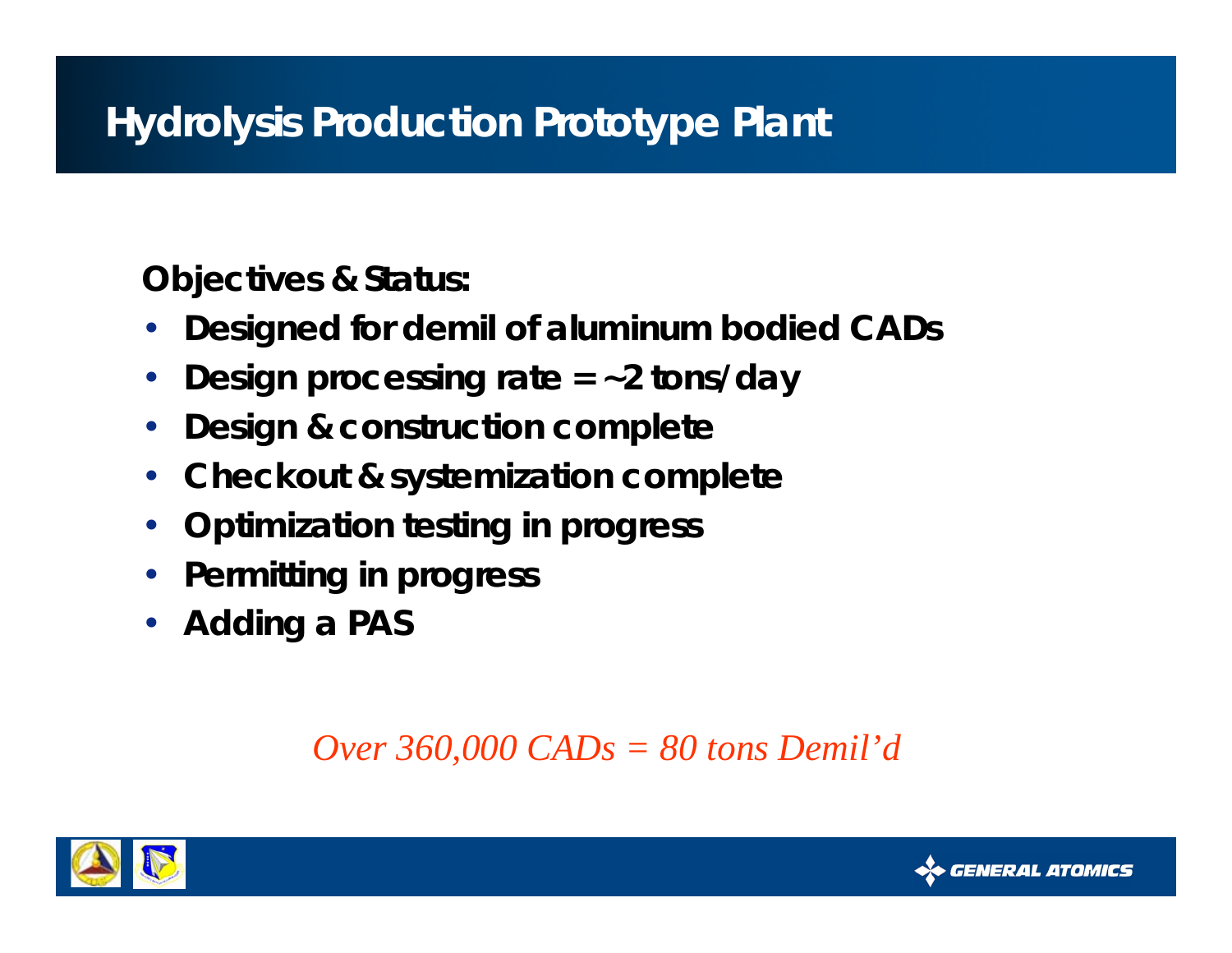### **CURRENT TECHNOLOGY TRANSITION PROJECTS**

- • **Tooele Army Depot (TEAD)**
	- Base Hydrolysis
	- 3 GPM iSCWO
- • **Blue Grass Army Depot (BGAD)**
	- 10 GPM iSCWO
- **Alaska iSCWO**
	- 3 GPM iSCWO



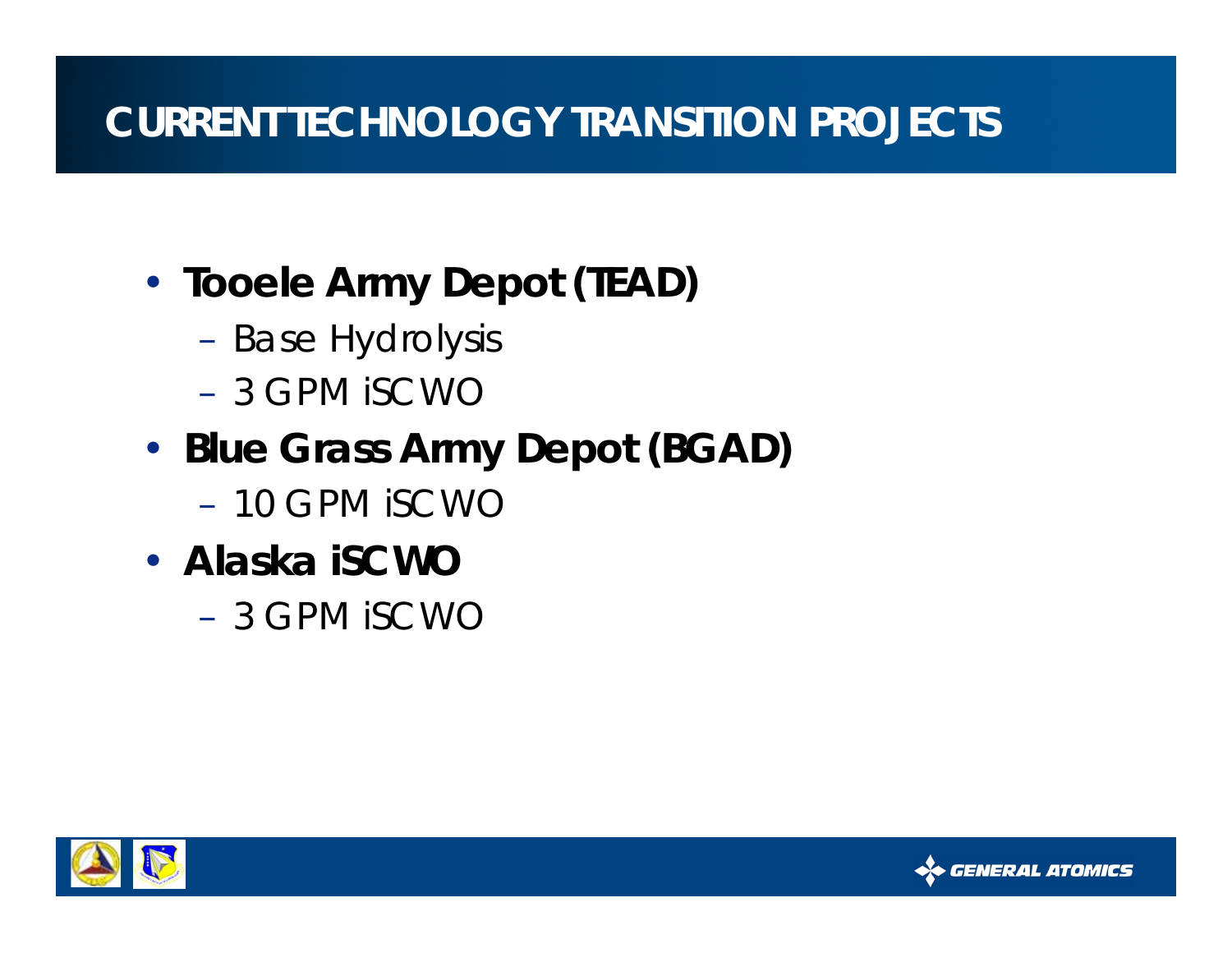## **Jim Elliott General Atomics**



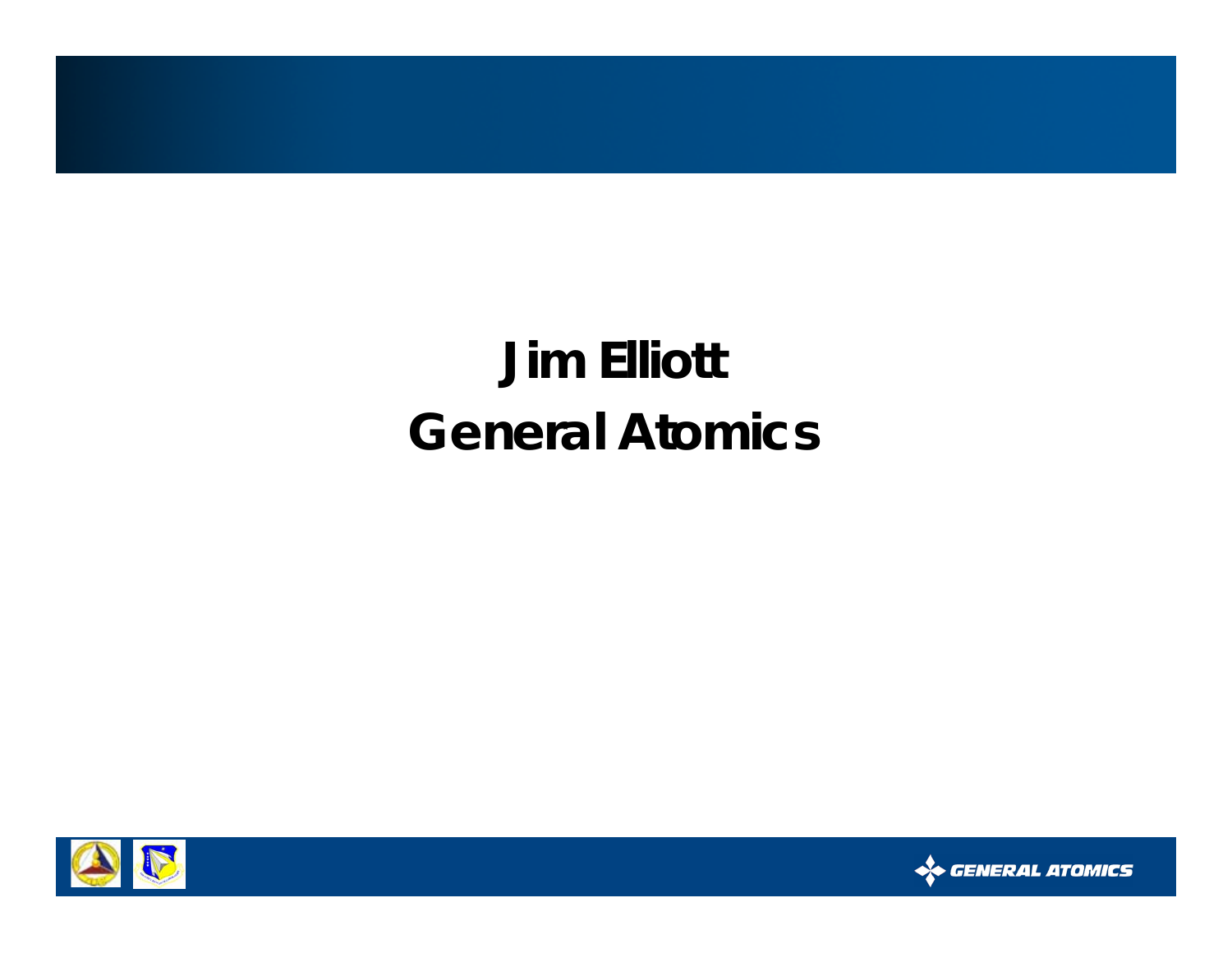### **STATUS OF TECHNOLOGY TRANSITION PROJECTS (TTPs)**

### • **TEAD**

- CADs Hydrolysis HPPP
- iSCWO (3 GPM)
- **BGAD**
	- iSCWO (10 GPM)
- **Alaska** 
	- iSCWO (3 GPM)



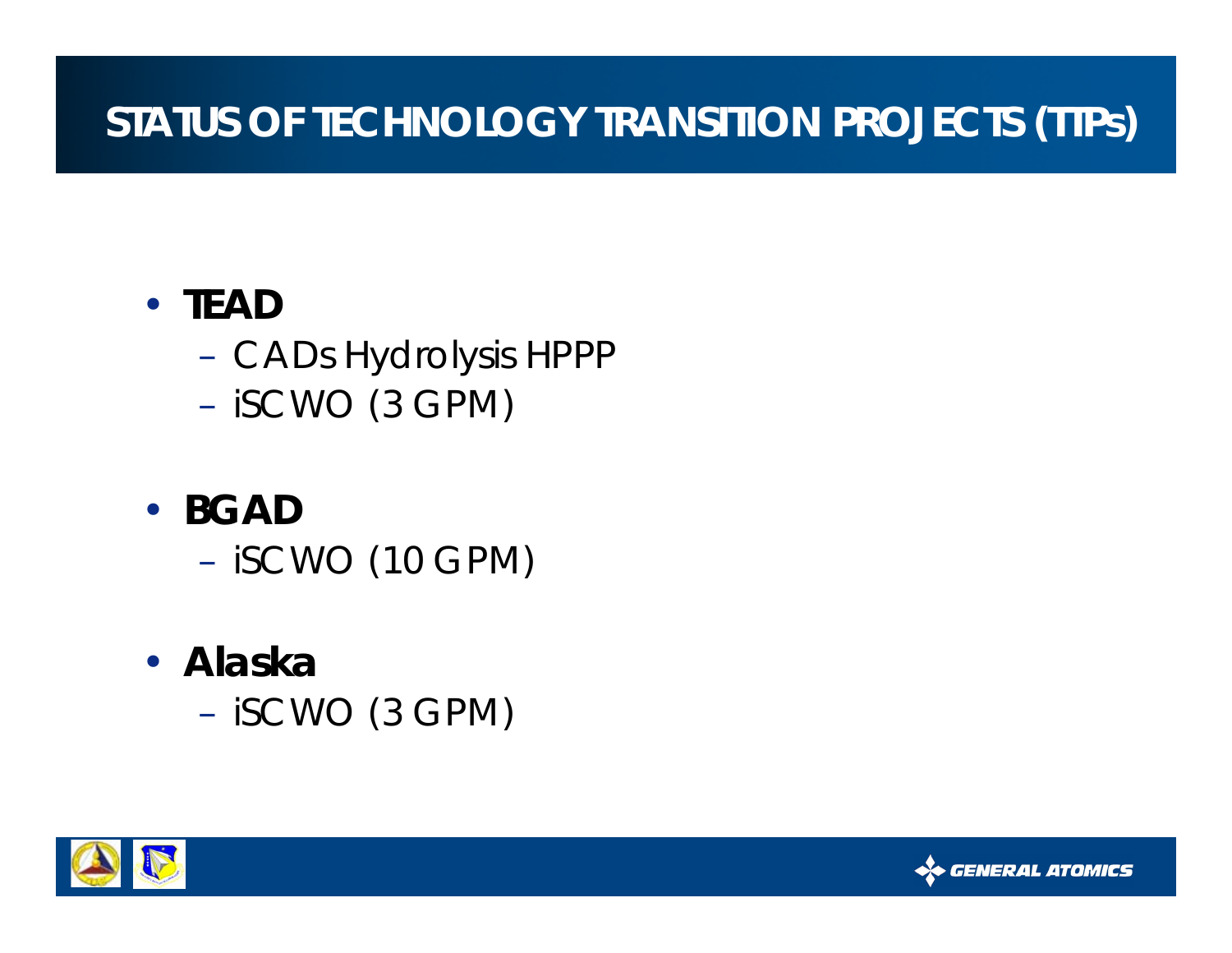### **TEAD TECHNOLOGY TRANSITION PROJECT**

- **CADs Hydrolysis HPPP**
- •**iSCWO (3 GPM)**



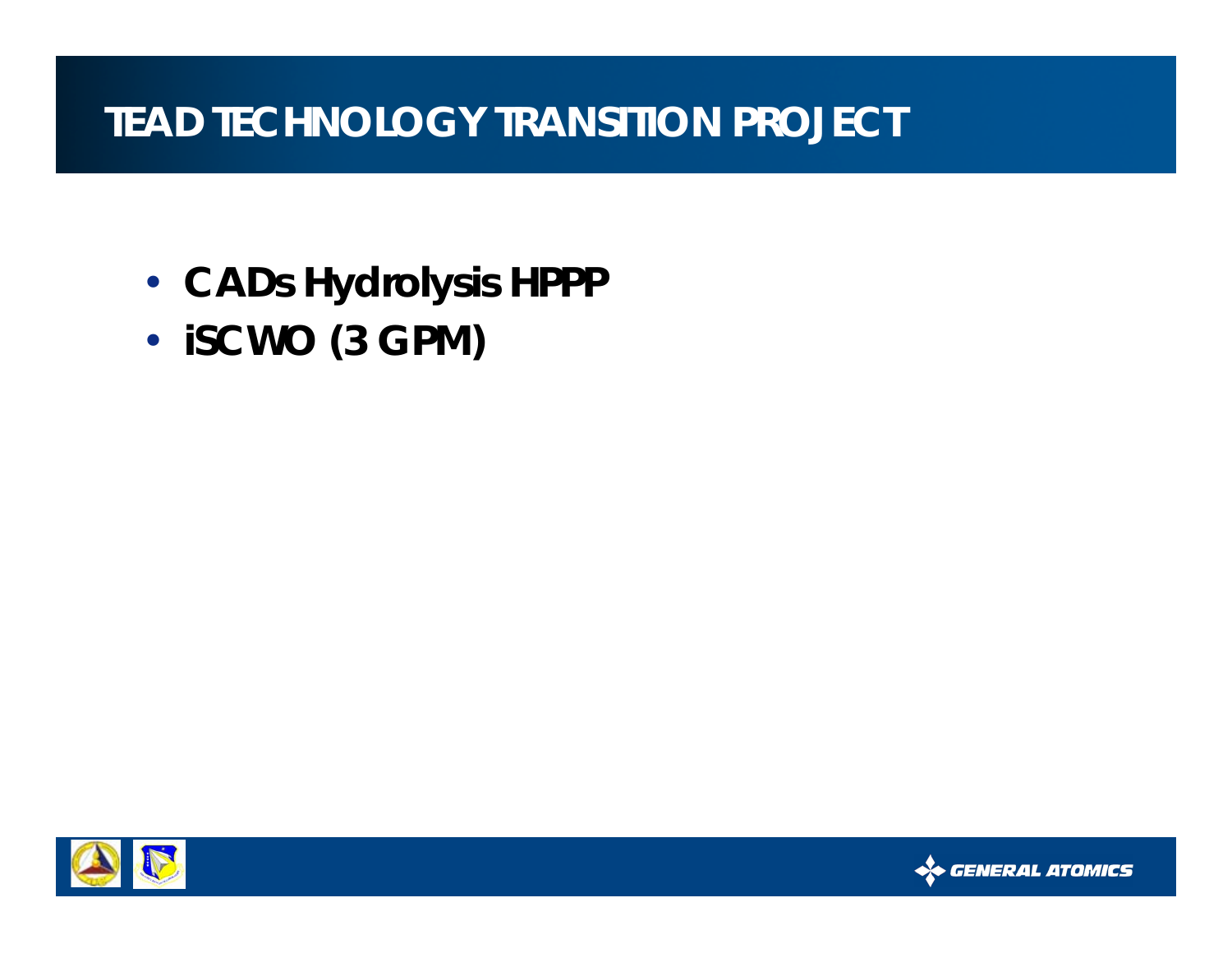### **TEAD HYDROLYSIS TTP STATUS**

- **2006 – Systemization tests & "trial runs"**
- **Dec 2006 – Received 3 NOVs from UTDEQ**
- **Jan 2007 – Submitted CAP**
- **Apr – Jun 2007 – System mods & tests**
- •**May 2007 - UTDEQ approval of CAP**
- $\bullet$ **Jun 2007 – Update Risk Analysis**
- $\bullet$ **Jul/Aug 2007 – Rerunning "trial burns" for UTDEQ**
- •**Oct 2007 – Complete all required UTDEQ actions**
- **Mar 2008 - Install PAS**
- •**Early 2008 – Permit issuance**

#### *Production Demil Operations Early 2008*



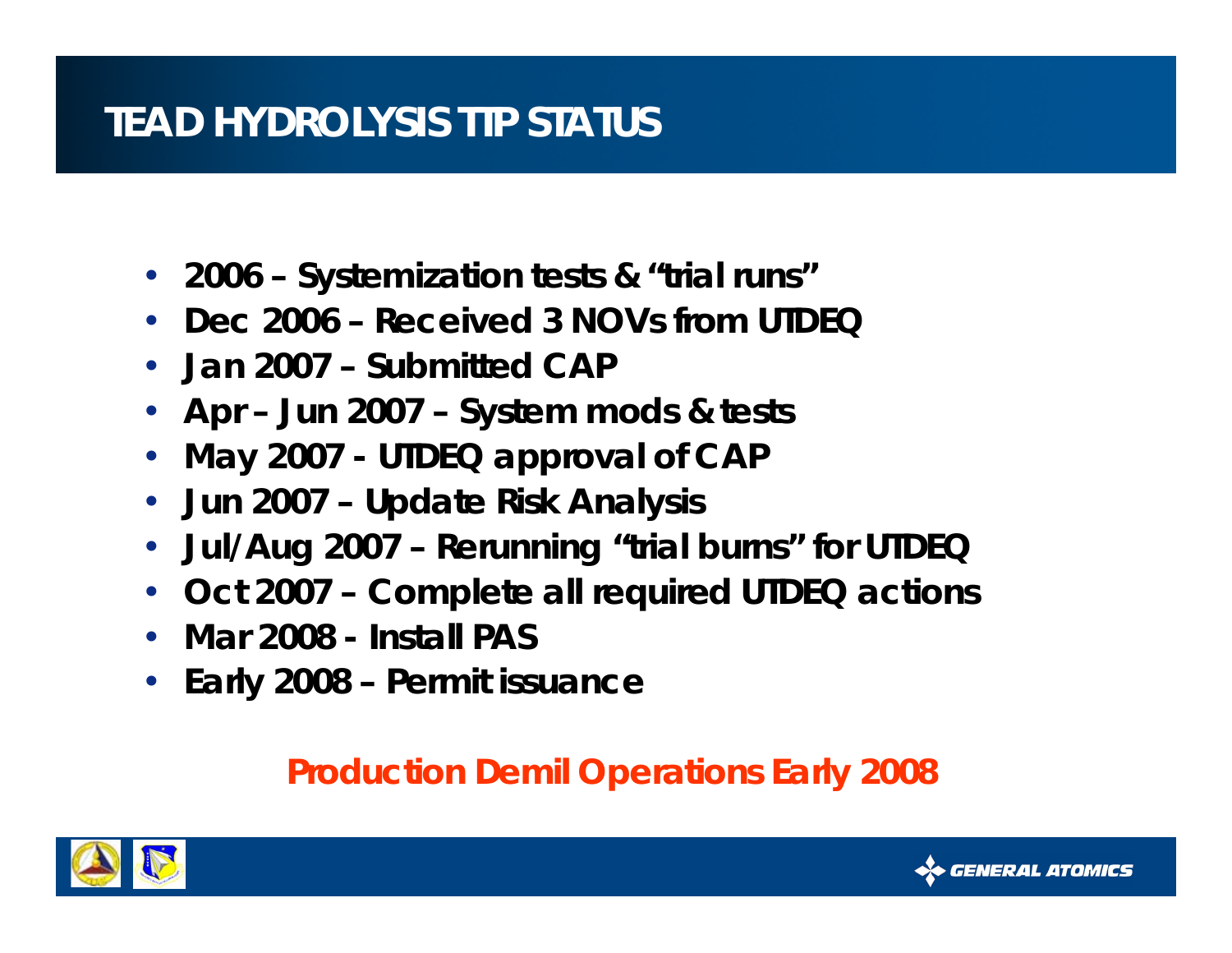### **TEAD iSCWO TTP STATUS**

- **3 GPM iSCWO design complete**
- **iSCWO skid construction partially complete**
- **Building complete**
- **Awaiting further funding**



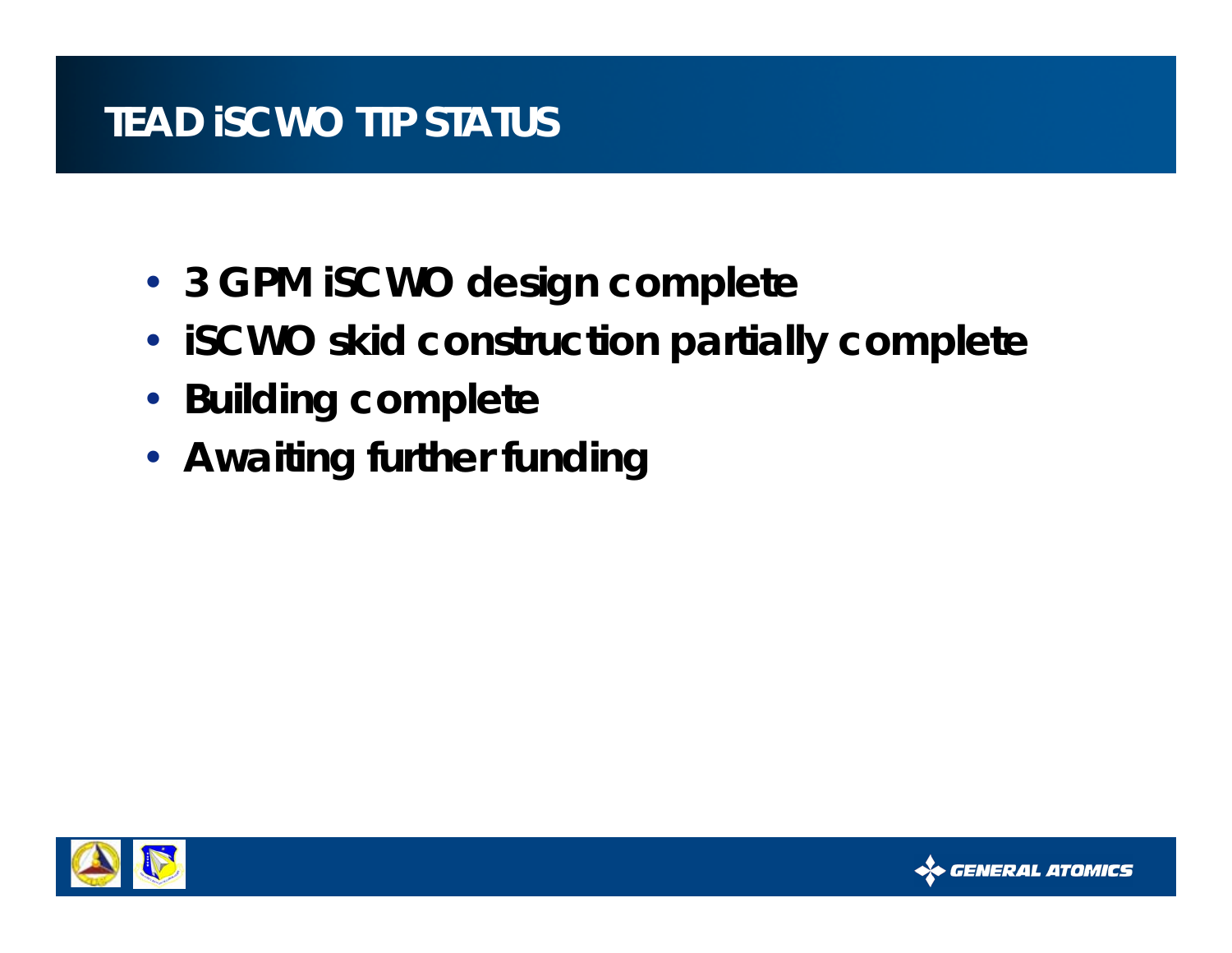### **BGAD TECHNOLOGY TRANSITION PROJECT**

- **10 GPM iSCWO**
- **Grind/Slurry feed prep system**
- **Heavy metals removal system**



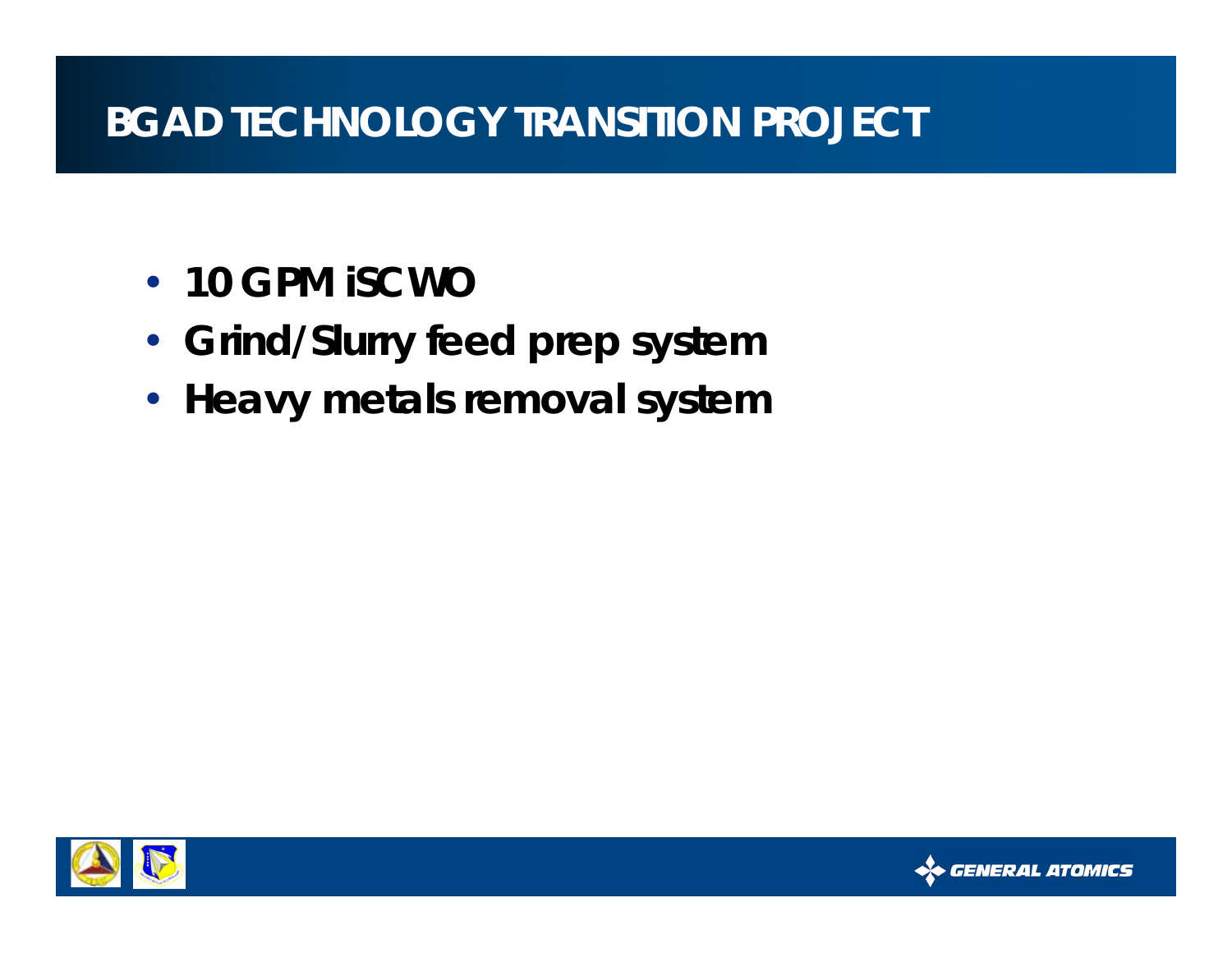### **BGAD TECHNOLOGY TRANSITION PROJECT**

- • **Permitting: RCRA Part B permit application submittal schedule for Jun07**
- **Testing**
	- Completed scale-up tests
	- Performed reactor fabrication tests
- $\bullet$  **10 gpm iSCWO**
	- Completed equipment design
	- Completed building design
	- Cleared site for building construction
- $\bullet$  **Completed conceptual designs for:**
	- Grind/Slurry system conceptual
	- Heavy metals removal system



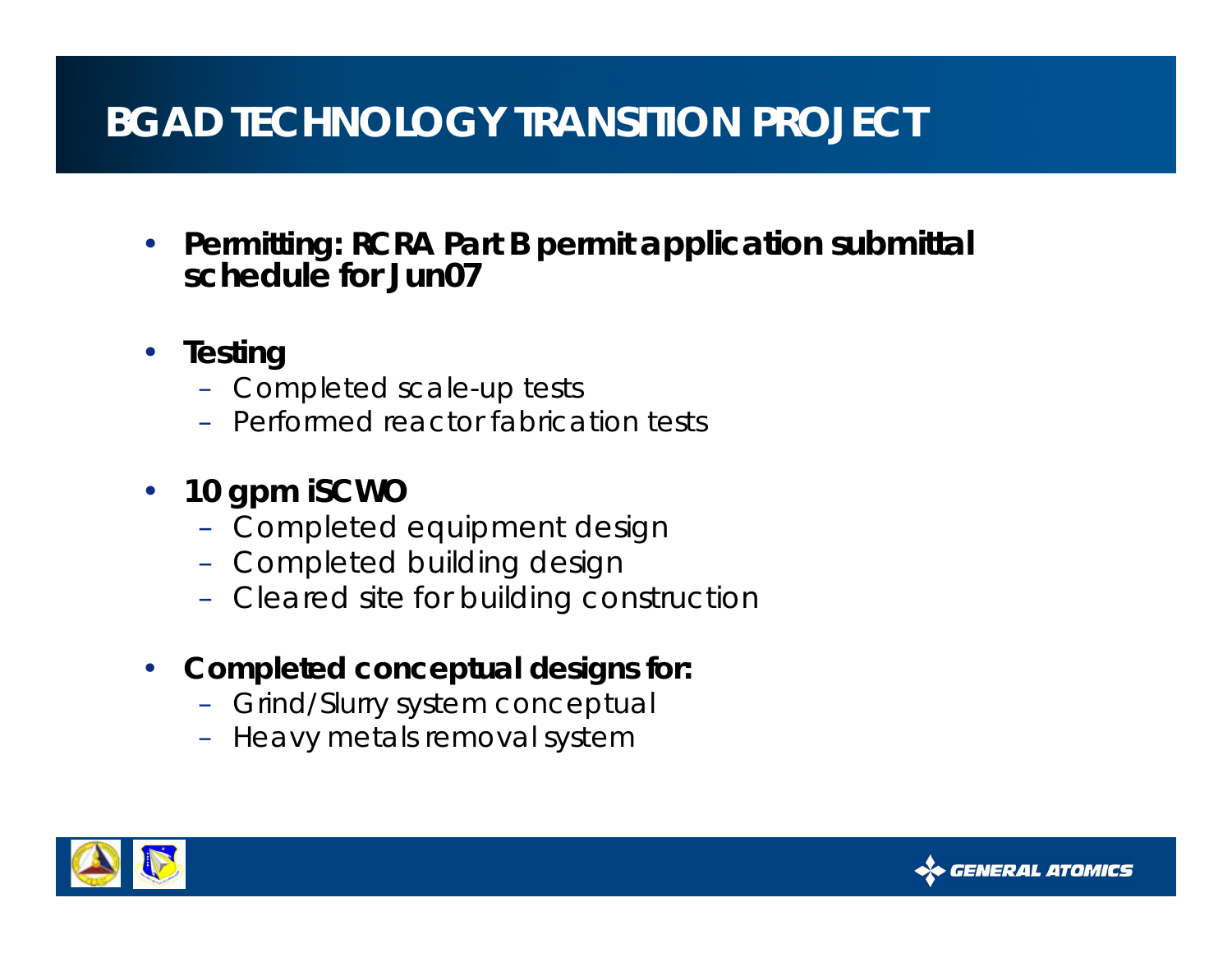### **ALASKA iSCWO TECHNOLOGY TRANSITION PROJECT**

- **3 GPM iSCWO design complete**
- **iSCWO skid construction partially complete**
- **iSCWO reactor fabrication nearing completion**
- **Site purchased – 1 mile from Elmendorf AFB**
- **Building design work in progress**
- **RCRA Part B permit application started**



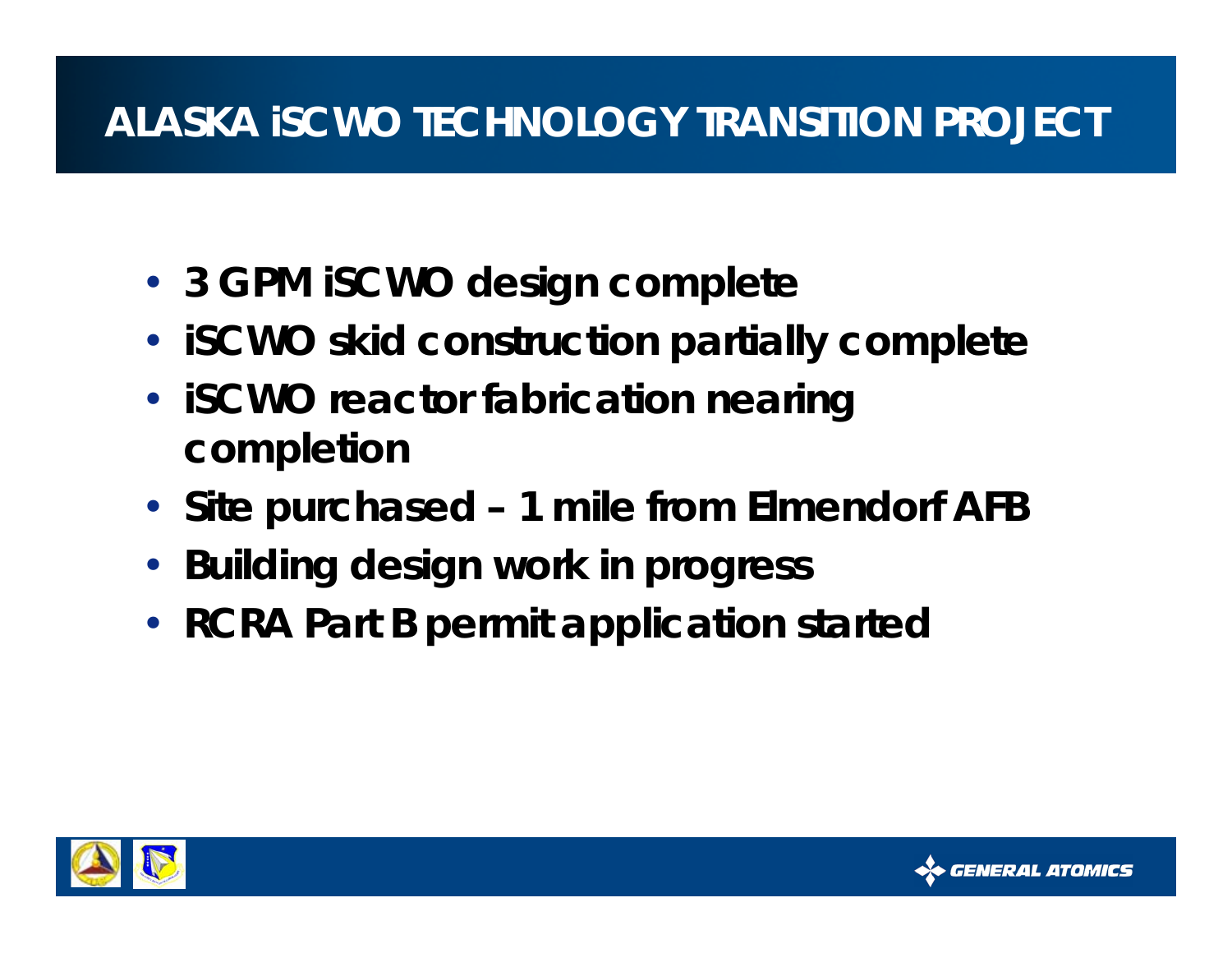### **FY07 & FY08 Plans**

#### •**TEAD**

- Complete CADs HPPP operating permit
- –Support CADs demil operations
- Build & install iSCWO unit

#### •**BGAD**

- Obtain RCRA Part B permit
- Construct the building
- Start iSCWO construction

#### •**Alaska**

- Submit RCRA Part B permit application
- Complete iSCWO construction
- Complete building construction
- • **R&D**
	- iSCWO energy recovery
	- Acid hydrolysis
	- Analysis & testing of other munitions for hydrolysis